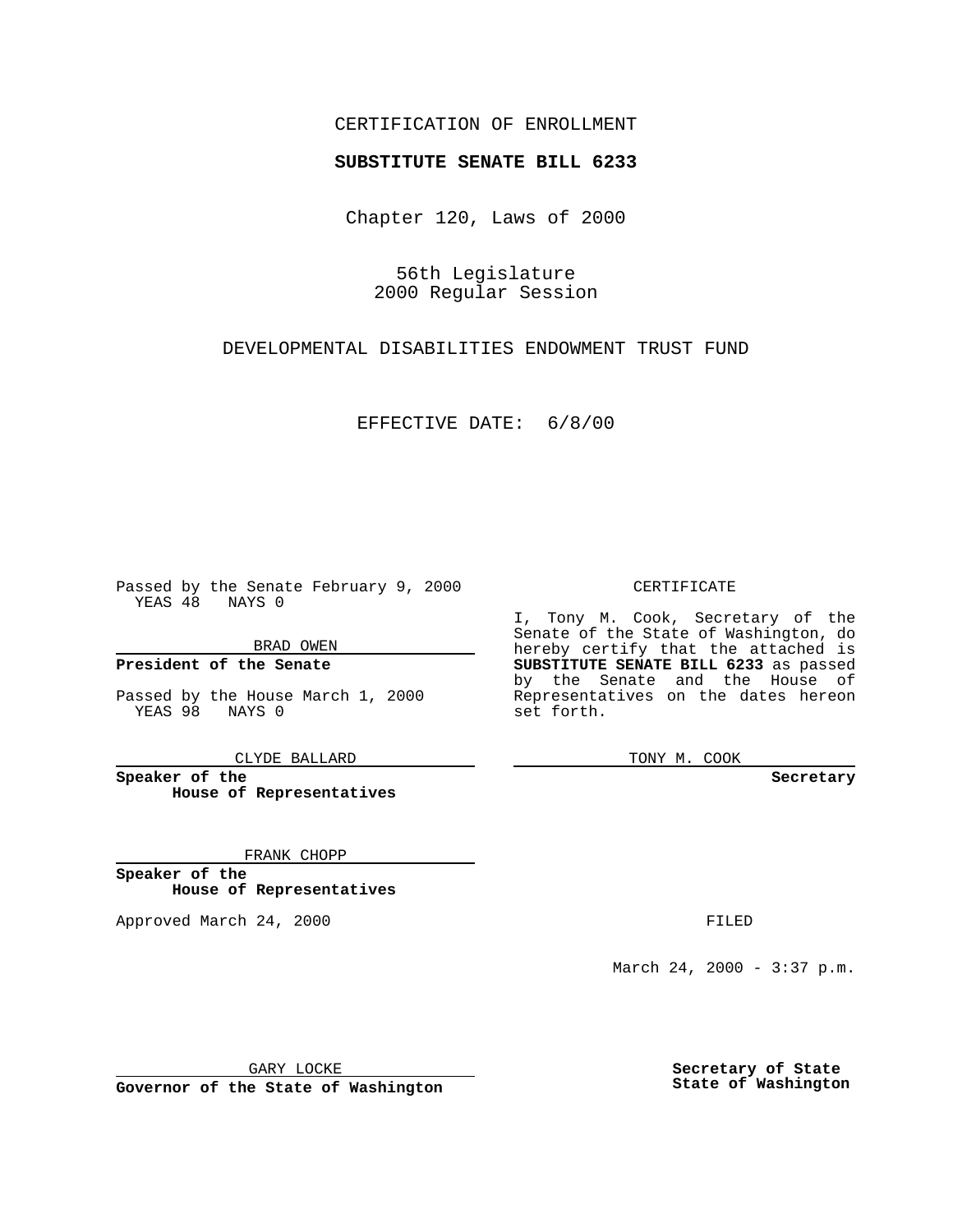## **SUBSTITUTE SENATE BILL 6233** \_\_\_\_\_\_\_\_\_\_\_\_\_\_\_\_\_\_\_\_\_\_\_\_\_\_\_\_\_\_\_\_\_\_\_\_\_\_\_\_\_\_\_\_\_\_\_

\_\_\_\_\_\_\_\_\_\_\_\_\_\_\_\_\_\_\_\_\_\_\_\_\_\_\_\_\_\_\_\_\_\_\_\_\_\_\_\_\_\_\_\_\_\_\_

Passed Legislature - 2000 Regular Session

### **State of Washington 56th Legislature 2000 Regular Session**

**By** Senate Committee on Health & Long-Term Care (originally sponsored by Senators Wojahn, McDonald, Loveland, Deccio, Snyder, Spanel, Winsley, Rasmussen, Gardner, Costa, Hale, McAuliffe and Kline)

Read first time 02/02/2000.

 AN ACT Relating to the developmental disabilities endowment trust fund; amending RCW 43.330.200, 43.330.210, 43.330.220, and 43.330.230; amending 1999 c 384 s 1 (uncodified); and adding new sections to chapter 43.330 RCW.

BE IT ENACTED BY THE LEGISLATURE OF THE STATE OF WASHINGTON:

 **Sec. 1.** 1999 c 384 s 1 (uncodified) is amended to read as follows: The legislature recognizes that the main and most enduring support for persons with developmental disabilities, along with public resources, is their immediate and extended families. The legislature recognizes that these families are searching for ways to provide for the long-term continuing care of their disabled family member when the family can no longer provide that care. It is the intent of the legislature to encourage and assist families to engage in long-range financial planning and to contribute to the lifetime care of their disabled family member. To further these objectives, this chapter is 16 enacted to finance ((<del>long-term care</del>)) lifetime services and supports for persons with developmental disabilities through an endowment funded jointly by the investment of public funds and dedicated family contributions.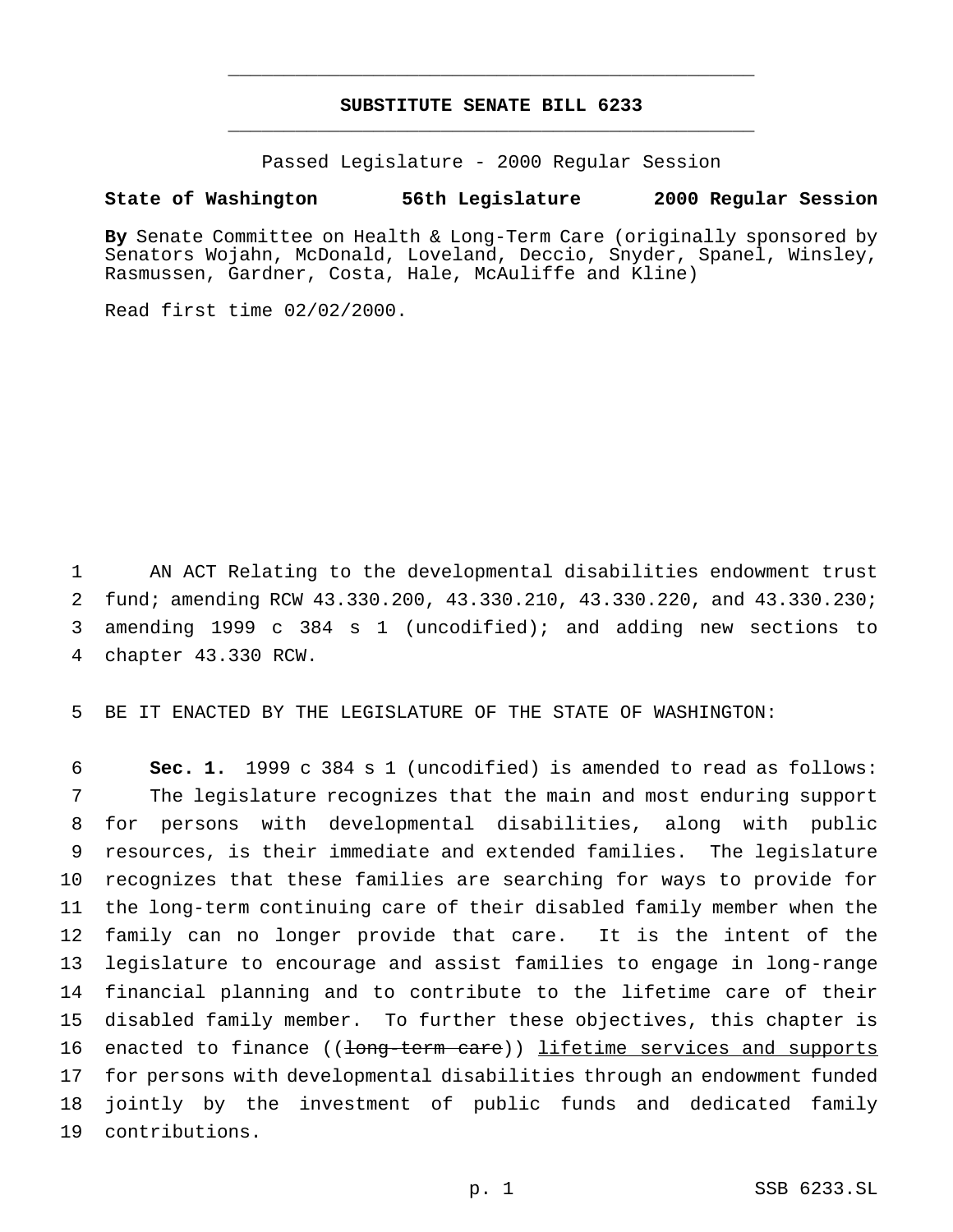The establishment of this endowment is not intended to diminish the state's responsibility for funding services currently available to future endowment participants, subject to available funding, nor is it the intent of the legislature, by the creation of this public/private endowment, to impose additional, unintended financial liabilities on the public.

 NEW SECTION. **Sec. 2.** A new section is added to chapter 43.330 RCW to read as follows:

 The definitions in this section apply throughout RCW 43.330.200 through 43.330.230 and sections 4 and 7 of this act.

 (1) "Developmental disability" has the meaning in RCW 71A.10.020(3).

 (2) "Developmental disabilities endowment trust fund" means the fund established in the custody of the state treasurer in section 3 of this act, comprised of private, public, or private and public sources, to finance services for persons with developmental disabilities. All moneys in the fund, all property and rights purchased from the fund, and all income attributable to the fund, shall be held in trust by the state investment board, as provided in RCW 43.33A.030, for the exclusive benefit of fund beneficiaries. The principal and interest of the endowment fund must be maintained until such time as the governing board policy specifies except for the costs and expenses of the state treasurer and the state investment board otherwise provided for in this act.

 (3) "Governing board" means the developmental disabilities endowment governing board in section 4 of this act.

 (4) "Individual trust account" means accounts established within the endowment trust fund for each individual named beneficiary for the benefit of whom contributions have been made to the fund. The money in each of the individual accounts is held in trust as provided for in subsection (2) of this section, and shall not be considered state funds or revenues of the state. The governing board serves as administrator, manager, and recordkeeper for the individual trust accounts for the benefit of the individual beneficiaries. The policies governing the disbursements, and the qualifying services for the trust accounts, shall be established by the governing board. Individual trust accounts are separate accounts within the developmental disabilities endowment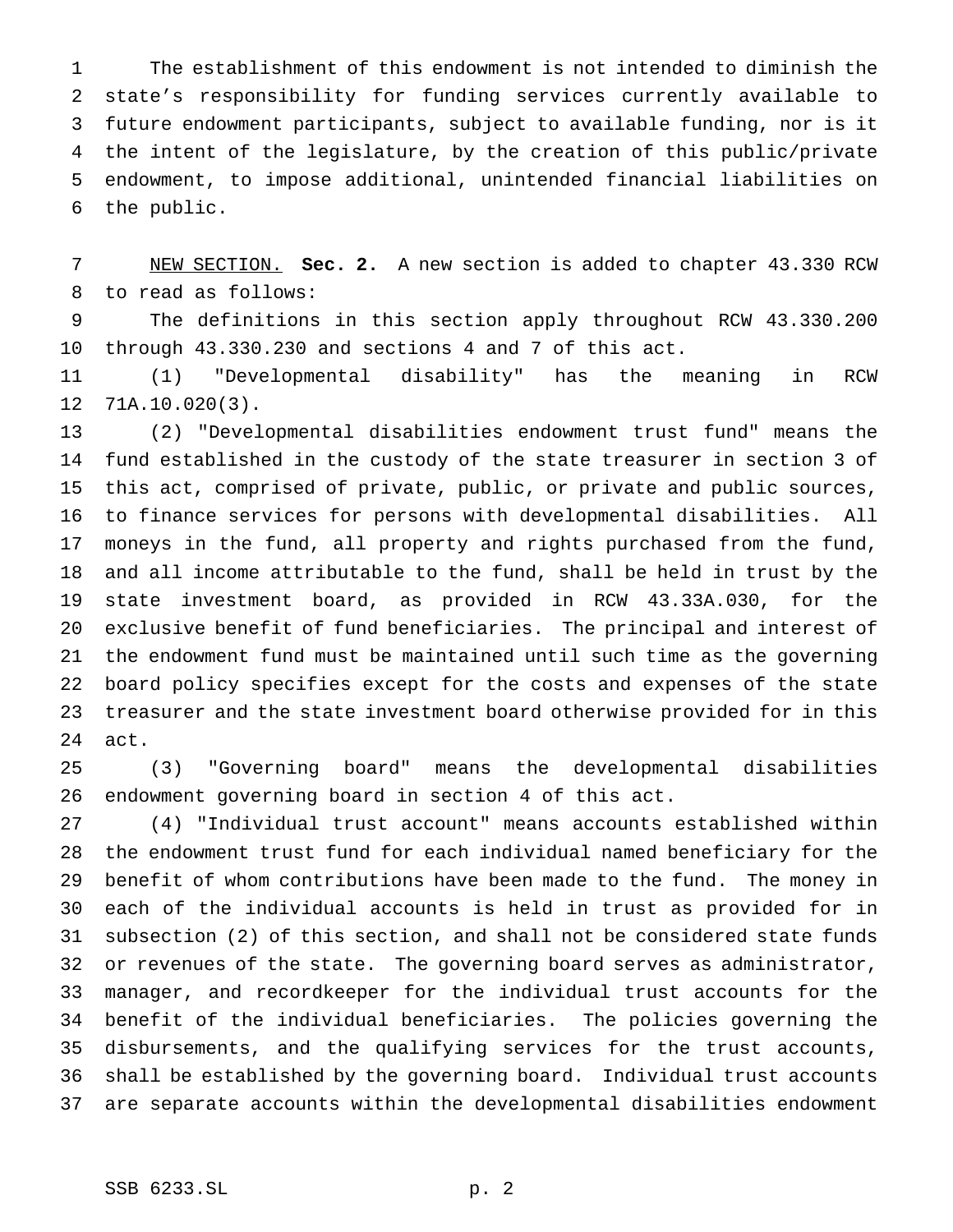trust fund, and are invested for the beneficiaries through the endowment trust fund.

 **Sec. 3.** RCW 43.330.200 and 1999 c 384 s 2 are each amended to read as follows:

 (1) The developmental disabilities endowment trust fund is created in the custody of the state treasurer. Expenditures from the fund may be used only for the purposes of the developmental disabilities 8 endowment established under this chapter, except for expenses of the 9 state investment board and the state treasurer as specified in 10 subsection (2) of this section. Only the developmental disabilities endowment governing board or the board's designee may authorize expenditures from the fund. The fund shall retain its interest earnings in accordance with RCW 43.79A.040.

 (2) The developmental disabilities endowment governing board shall deposit in the fund all money received for the program, including state 16 appropriations and private ((matching)) contributions. With the exception of investment and operating costs associated with the 18 investment of money by the ((state treasurer and the)) investment board 19 paid under RCW ( $(43.08.190, 43.79A.040)$ ) 43.33A.160( $(\tau)$ ) and 43.84.160 20 and the expenses and operating costs of the state treasurer paid under RCW 43.08.190 and 43.79A.040, the fund shall be credited with all investment income earned by the fund. Disbursements from the fund are exempt from appropriations and the allotment provisions of chapter 24 43.88 RCW. However, money used for program administration by the 25 department or the governing board is subject to the allotment and budgetary controls of chapter 43.88 RCW, and an appropriation is required for these expenditures.

 NEW SECTION. **Sec. 4.** A new section is added to chapter 43.330 RCW to read as follows:

 (1) The state investment board has the full power to invest, reinvest, manage, contract, sell, or exchange investment money in the developmental disabilities endowment trust fund. All investment and operating costs associated with the investment of money shall be paid under RCW 43.33A.160 and 43.84.160. With the exception of these expenses, the earnings from the investment of the money shall be retained by the fund.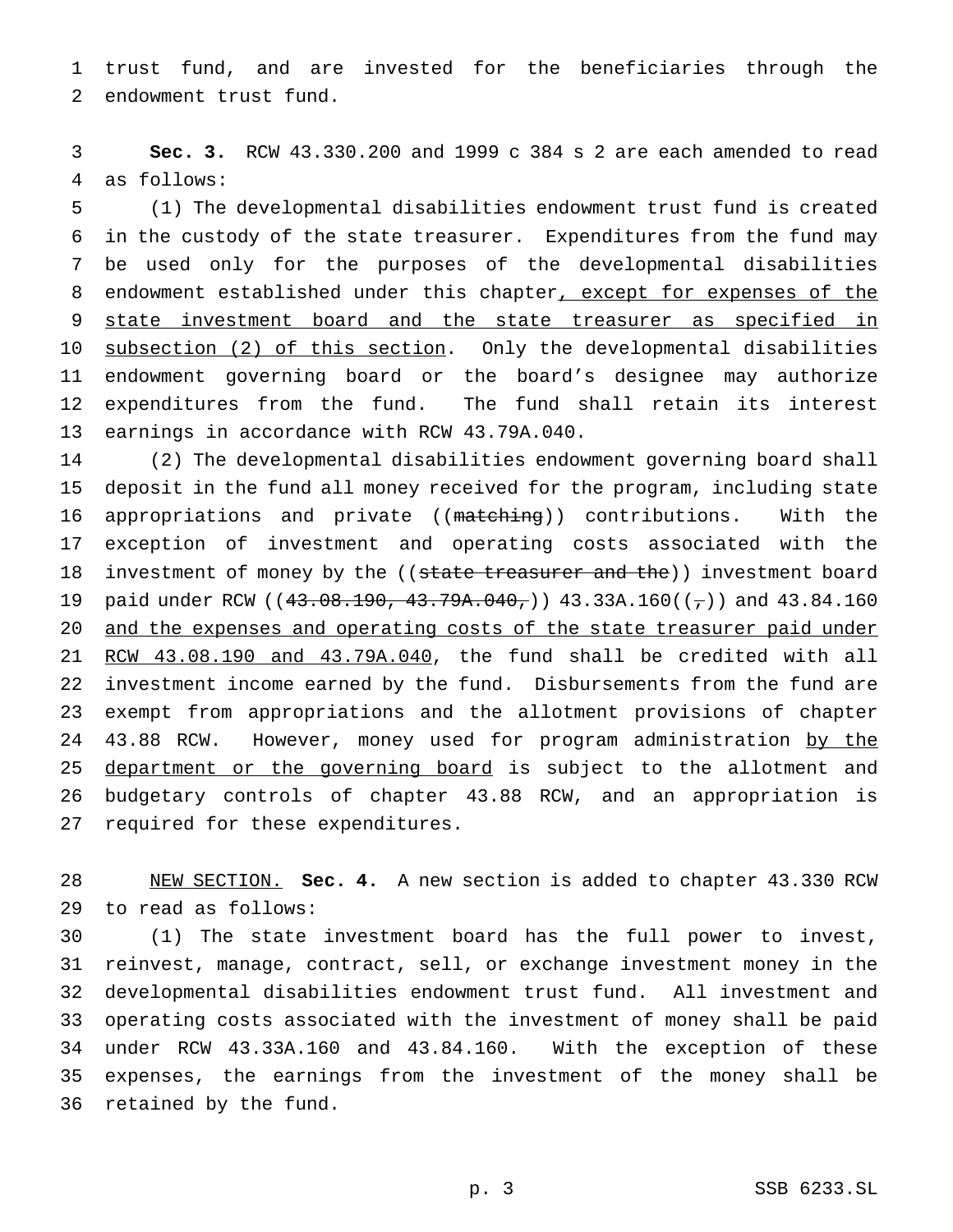(2) All investments made by the state investment board shall be made with the exercise of that degree of judgment and care under RCW 43.33A.140 and the investment policy established by the state investment board.

 (3) As deemed appropriate by the investment board, money in the fund may be commingled for investment with other funds subject to investment by the board.

 (4) The authority to establish all policies relating to the fund, other than the investment policies as set forth in subsections (1) through (3) of this section, resides with the governing board acting in accordance with the principles set forth in RCW 43.330.220. With the exception of expenses of the state treasurer in RCW 43.330.200 and the investment board set forth in subsection (1) of this section, disbursements from the fund shall be made only on the authorization of the governing board or the board's designee, and money in the fund may be spent only for the purposes of the developmental disabilities endowment program as specified in this chapter.

 (5) The investment board shall routinely consult and communicate with the governing board on the investment policy, earnings of the trust, and related needs of the program.

 **Sec. 5.** RCW 43.330.210 and 1999 c 384 s 4 are each amended to read as follows:

 The developmental disabilities endowment governing board is established to design and administer the developmental disabilities endowment. To the extent funds are appropriated for this purpose, the director of the department of community, trade, and economic development shall provide staff and administrative support to the governing board.

 (1) The governing board shall consist of seven members as follows: (a) Three of the members, who shall be appointed by the governor, shall be persons who have demonstrated expertise and leadership in areas such as finance, actuarial science, management, business, or public policy.

 (b) Three members of the board, who shall be appointed by the governor, shall be persons who have demonstrated expertise and leadership in areas such as business, developmental disabilities service design, management, or public policy, and shall be family members of persons with developmental disabilities.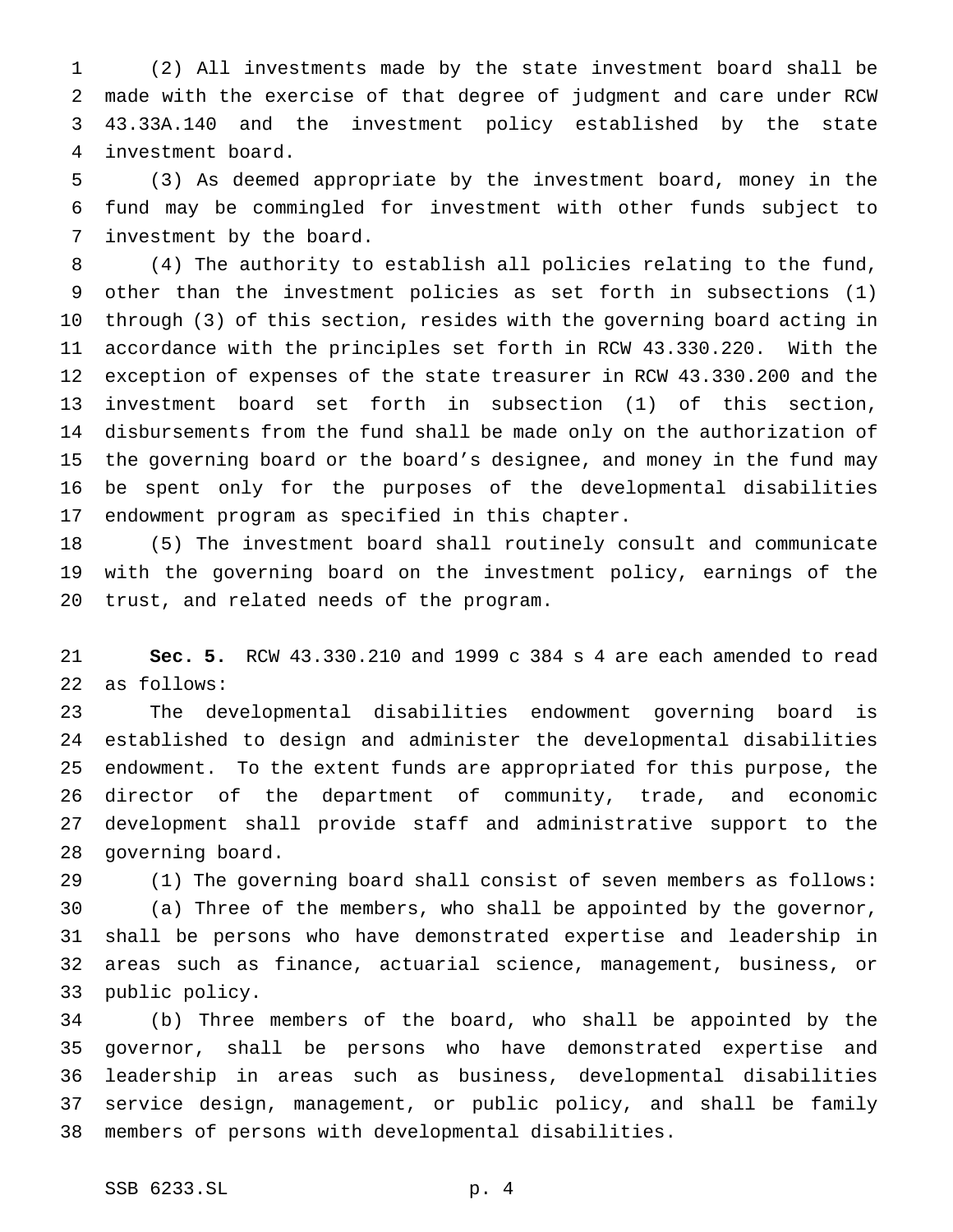(c) The seventh member of the board, who shall serve as chair of the board, shall be appointed by the remaining six members of the board.

 (2) Members of the board shall serve terms of four years and may be appointed for successive terms of four years at the discretion of the appointing authority. However, the governor may stagger the terms of the initial six members of the board so that approximately one-fourth of the members' terms expire each year.

 (3) Members of the board shall be compensated for their service under RCW 43.03.240 and shall be reimbursed for travel expenses as provided in RCW 43.03.050 and 43.03.060.

 (4) The board shall meet periodically as specified by the call of the chair, or a majority of the board.

 (5) Members of the governing board and the state investment board 15 shall not be considered an insurer of the funds or assets of the endowment trust fund or the individual trust accounts. Neither of 17 these two boards or their members shall be liable for the action or inactions of the other.

19 (6) Members of the governing board and the state investment board 20 are not liable to the state, to the fund, or to any other person as a result of their activities as members, whether ministerial or discretionary, except for willful dishonesty or intentional violations 23 of law. The department and the state investment board, respectively, may purchase liability insurance for members.

 **Sec. 6.** RCW 43.330.220 and 1999 c 384 s 5 are each amended to read as follows:

 The design, implementation, and administration of the developmental disabilities endowment shall be governed by the following principles: (1) The design and operation of the endowment should reward families who set aside resources for their child's future care and provide incentives for continued caregiving by the family.

 (2) The endowment should encourage financial planning and reward caregiving by a broad range of families, not just those who have substantial financial resources.

 (3) Families should not feel compelled to contribute to the endowment in order to meet the needs of continuing care for their child.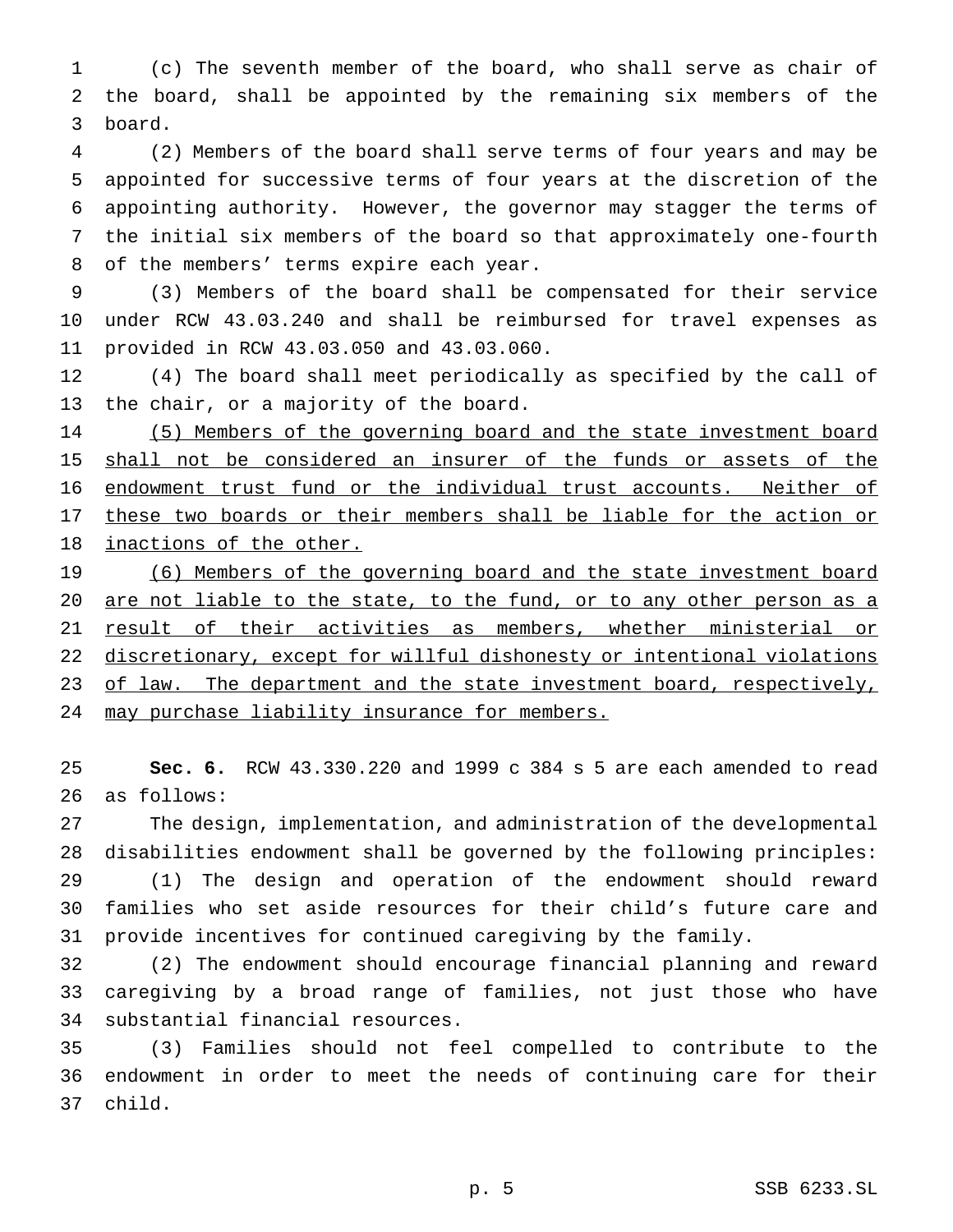(4) All families should have equal access to developmental disabilities services not funded through the endowment regardless of whether they contribute to the endowment.

 (5) Services funded through the endowment should be stable, ongoing, of reasonable quality, and respectful of individual and family preferences.

 (6) Endowment resources should be expended economically in order to benefit as many families as possible.

 (7) Endowment resources should be managed prudently so that families can be confident that their agreement with the endowment on behalf of their child will be honored.

 (8) The private financial contribution on behalf of each person receiving services from the endowment shall be at least equal to the state's contribution to the endowment.

 (9) In order to be matched with funding from the state's contribution to the endowment, the private contribution on behalf of a beneficiary must be sufficient to support the beneficiary's approved service plan for a significant portion of the beneficiary's anticipated remaining lifetime.

 (10) The rate that state appropriations to the endowment are used to match private contributions shall be such that each legislative appropriation to the developmental disabilities endowment trust fund, including principal and investment income, is not depleted in a period of less than five years.

 (11) Private contributions made on behalf of a particular individual, and the associated state match, shall only be used for services provided upon that person's behalf.

 (12) State funds contributed to the developmental disabilities 29 endowment trust fund are to support the individual trust accounts established by individual private contributions made by families or other interested persons for named individual beneficiaries.

 (13) The governing board shall explore methods to solicit private 33 donations. The governing board shall explore mechanisms to support individuals with developmental disabilities who do not have individual private contributions made on their behalf. The governing board shall establish policies for the use of any private donations.

 (14) Types of services funded by money managed through the developmental disabilities endowment trust fund shall be approved by 39 the governing board or its designee.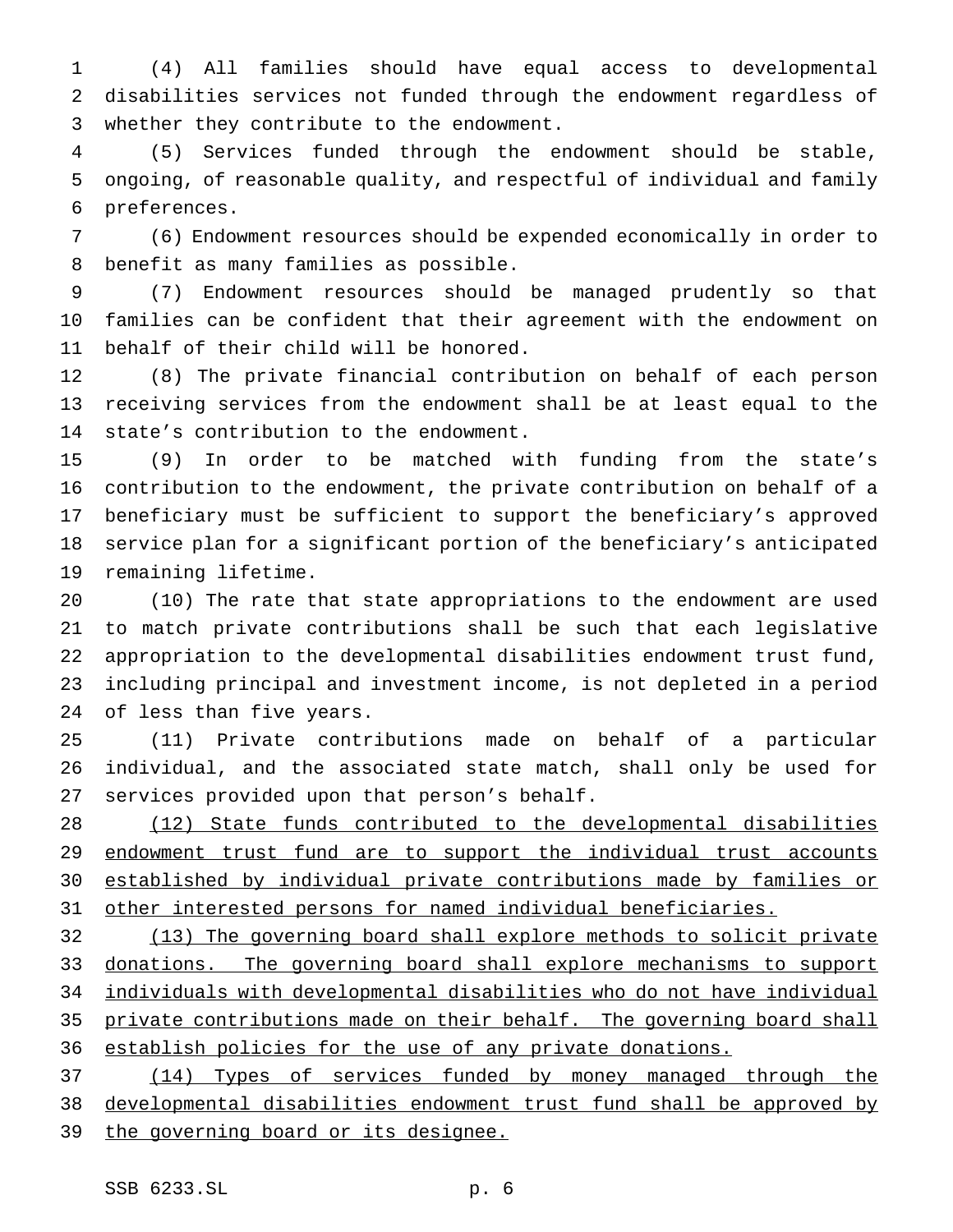NEW SECTION. **Sec. 7.** A new section is added to chapter 43.330 RCW to read as follows:

 To the extent funds are appropriated for this purpose, the governing board shall contract with an appropriate organization for the development of a proposed operating plan for the developmental disabilities endowment program. The proposed operating plan shall be consistent with the endowment principles specified in RCW 43.330.220. The plan shall address at least the following elements:

 (1) The recommended types of services to be available through the endowment program and their projected average costs per beneficiary;

 (2) An assessment of the number of people likely to apply for participation in the endowment under alternative rates of matching funds, minimum service year requirements, and contribution timing approaches;

 (3) An actuarial analysis of the number of disabled beneficiaries who are likely to be supported under alternative levels of public contribution to the endowment, and the length of time the beneficiaries are likely to be served, under alternative rates of matching funds, minimum service year requirements, and contribution timing approaches;

 (4) Recommended eligibility criteria for participation in the endowment program;

 (5) Recommended policies regarding withdrawal of private contributions from the endowment in cases of movement out of state, death of the beneficiary, or other circumstances;

 (6) Recommended matching rate of public and private contributions and, for each beneficiary, the maximum annual and lifetime amount of private contributions eligible for public matching funds;

 (7) The recommended minimum years of service on behalf of a beneficiary that must be supported by private contributions in order for the contributions to qualify for public matching funds from the endowment;

 (8) The recommended schedule according to which lump sum or periodic private contributions should be made to the endowment in order to qualify for public matching funds;

 (9) A recommended program for educating families about the endowment, and about planning for their child's long-term future; and (10) Recommended criteria and procedure for selecting an organization or organizations to administer the developmental disabilities endowment program, and projected administrative costs.